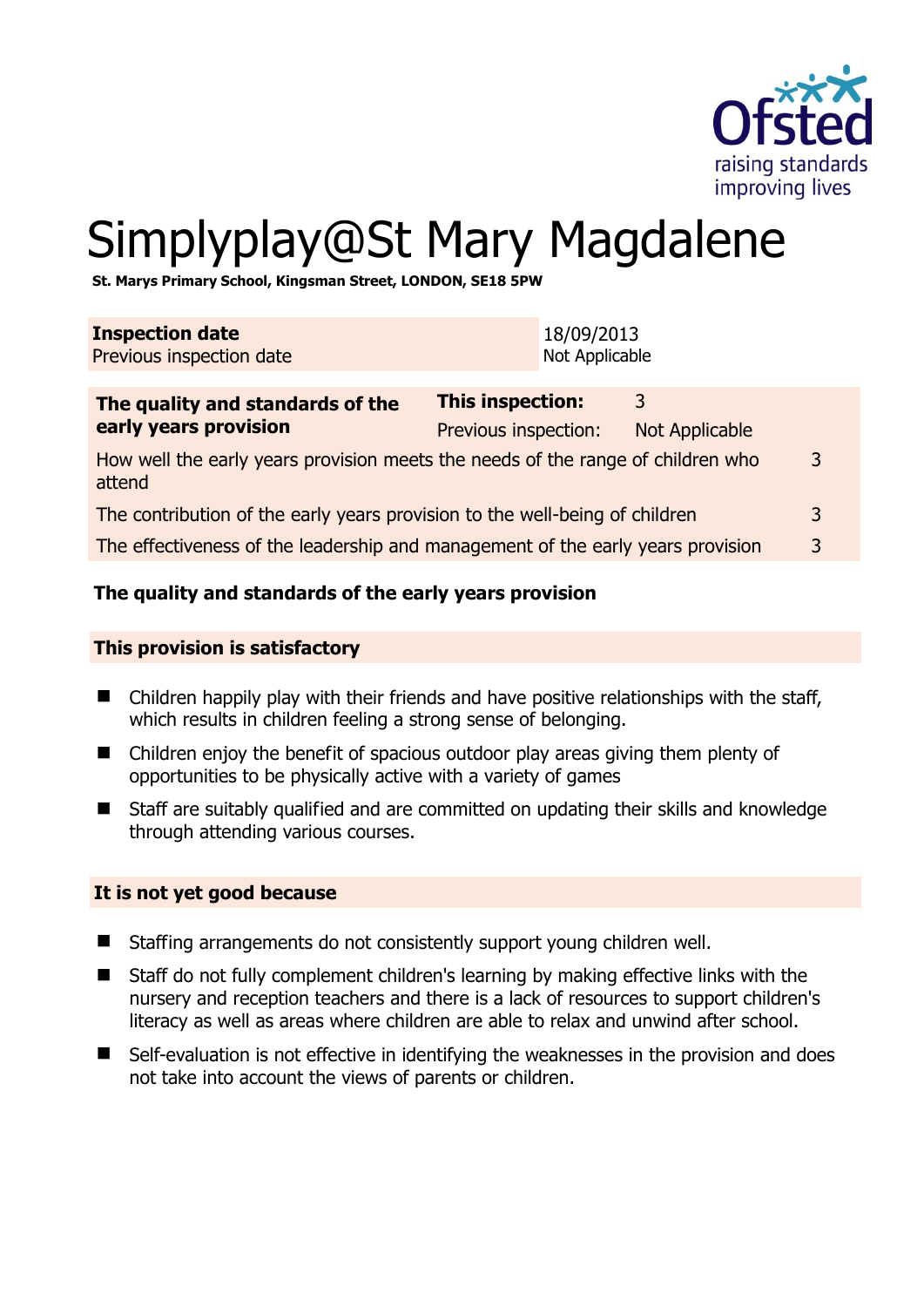# **Information about this inspection**

Inspections of registered early years provision are:

- scheduled at least once in every inspection cycle the current cycle ends on 31 July 2016
- scheduled more frequently where Ofsted identifies a need to do so, for example where provision was previously judged inadequate
- **•** brought forward in the inspection cycle where Ofsted has received information that suggests the provision may not be meeting the legal requirements of the Early Years Foundation Stage or where assessment of the provision identifies a need for early inspection
- **•** prioritised where we have received information that the provision is not meeting the requirements of the Early Years Foundation Stage and which suggests children may not be safe
- scheduled at the completion of an investigation into failure to comply with the requirements of the Early Years Foundation Stage.

The provision is also registered on the voluntary and compulsory parts of the Childcare Register. This report includes a judgment about compliance with the requirements of that register.

#### **Inspection activities**

- п The inspector held discussions with the supervisor and the manager. She spoke to the staff, children and parents.
- $\blacksquare$  The inspector observed children in the play and during snack time.
- The inspector looked at the planning and children's records.
- The inspector checked evidence of suitability and the clubs documentation including policies and procedures.

**Inspector**  Gillian Cubitt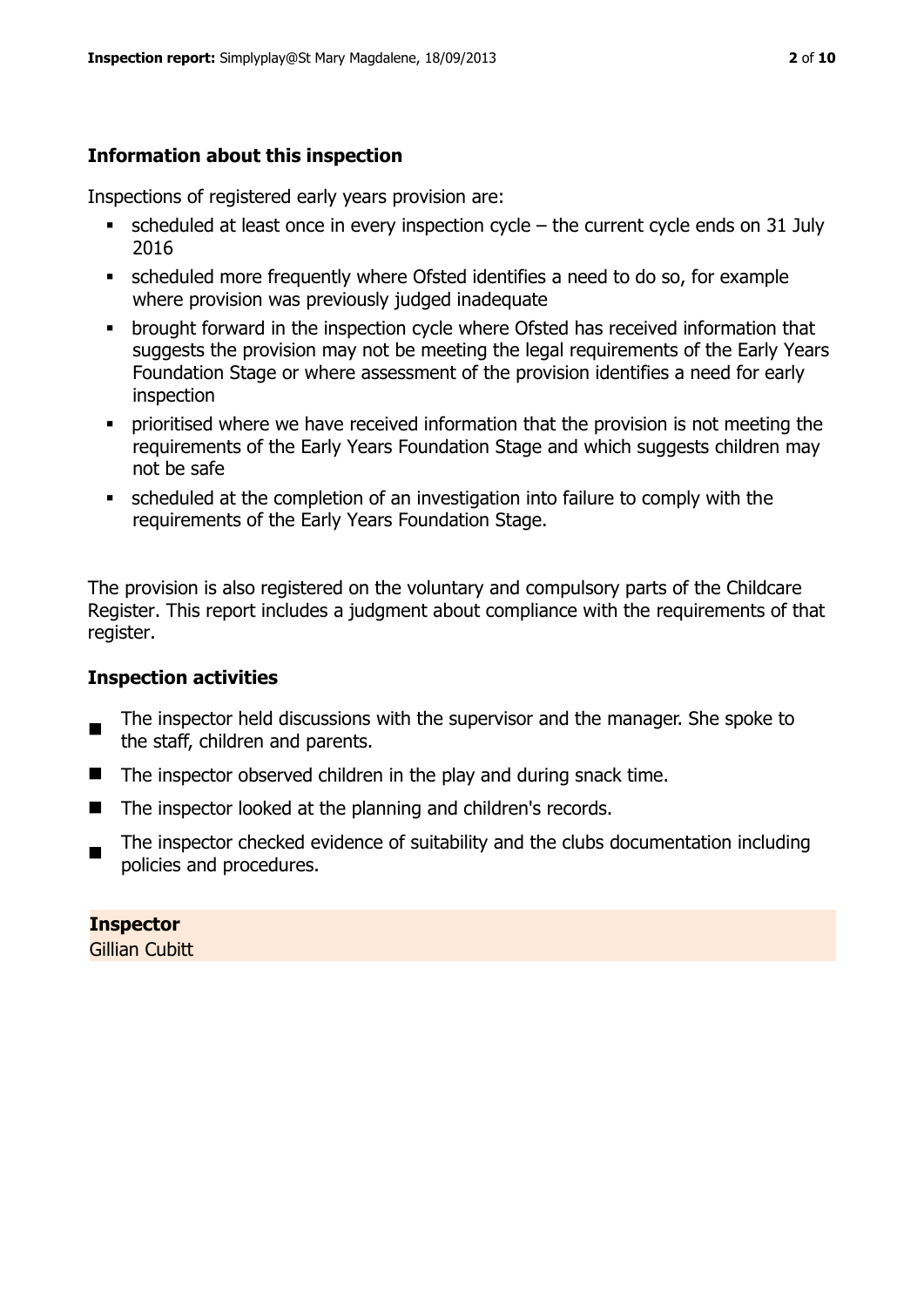# **Full Report**

## **Information about the setting**

Simplyplay@ St Mary Magdalene registered in 2013. It is one of four clubs owned by the same provider in the London Borough of Greenwich. It is registered on the Early Years Register and the compulsory and voluntary parts of the Childcare Register. The club operates from school premises in Woolwich. It is close to all main public transport links and there are parking facilities nearby.

The club provides care for children who attend the school from the nursery class to the end of the primary school year. Children have access to two group rooms and an enclosed outside play area. At present there are 32 children on roll, of these twelve are in the early years age group. The club operates Monday to Friday during term time, from 3.15pm to 6pm. There is currently a team of three staff, all of whom hold childcare qualifications.

#### **What the setting needs to do to improve further**

#### **To meet the requirements of the Early Years Foundation Stage the provider must:**

- ensure staffing arrangements meet the needs of the children at all times; with regards to the deployment of staff
- implement effective systems for self-evaluation and foster a continuous improvement to ensure all requirements, and the needs of children are met at all times.

#### **To further improve the quality of the early years provision the provider should:**

- $\Box$  complement children's learning, who are in the early years age group, by making stronger links with teachers to find out what children are learning during their school day
- develop areas where children are able to practice their literacy skills as well as to relax and unwind after school.

#### **Inspection judgements**

**How well the early years provision meets the needs of the range of children who attend**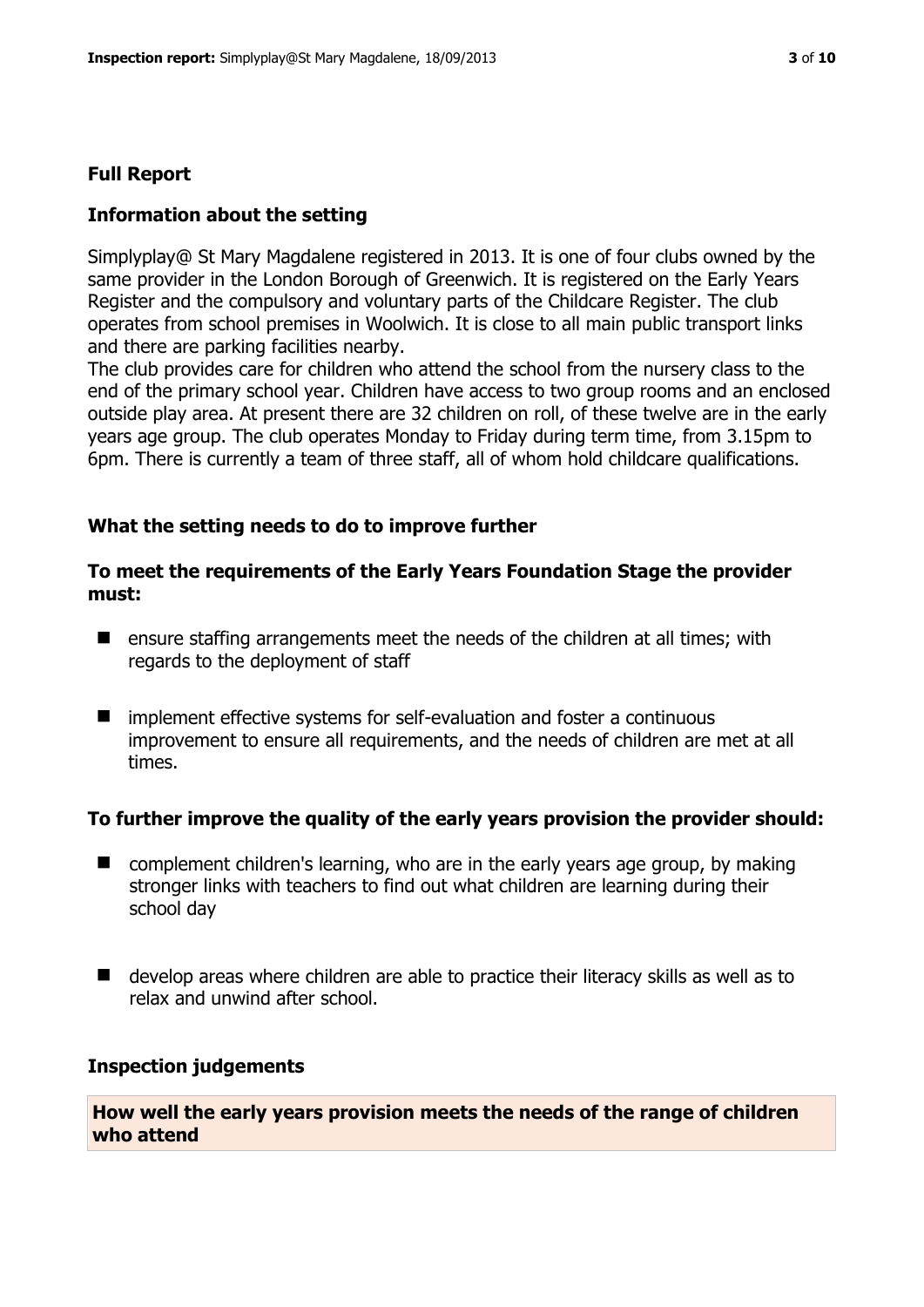Children arrive enthusiastically and are happy to play with their friends. Staff have a basic knowledge of the Statutory Framework for Early Years Foundation Stage and they are developing systems to follow their progress. They have a broad approach to planning, concentrating on activities that help children to make friends. However, staff are not yet making links with the teachers of the school to enable them to complement what children know and have learnt at school. Staff have started to conduct observations of children while they play although these are not utilised to challenge children in their activities. Occasionally, staff plan activities that are adult-led, such as making chocolate pretzels which children enjoy sharing the task of mixing chocolate. However, the majority of the play is organised through child-initiated activities, meaning staff miss opportunties to extend children's learning.

Children enjoy physical activities both indoors and outside and have plenty of space to freely move around. They play games, such as football and using small equipment such as bats and balls. They develop their social skills as they dress dolls and explain they are giving babies fresh air as they wheel them around in pushchairs and prams. Children become creative with small world play dolls and explain how 'Spiderman' drives his car and 'Superman' flies. Some children use dressing up clothes, such as yellow hard hats and high visibility jackets, as they talk about going to work. However, staff do not continuously encourage children's language skills by questioning them during their play activities. Some children enjoy building puzzles in a quieter area, however, there is a lack of cosy places for children to relax to look at and read favourite books. There are also few opportunities for children to use creative materials, paints and crayons to express themselves and practice their writing.

# **The contribution of the early years provision to the well-being of children**

The premises are welcoming to children and their families. It is an attractive classroom set in a secure school environment. Children are able to help themselves to a selection of toys and resources that generally support their play. All children attend the same school and many have made friendships during their school day. As a result, children settle very quickly because they feel confident in their surroundings and they relate well to responsive staff. Children's records also demonstrate that staff adhere to children's dietary and medical needs.

Children are beginning to learn to be safe as staff remind them to be careful of others when running around, kicking and throwing balls. Children have behaviour rules displayed, which help them understand expectations and boundaries. They are encouraged to share, take turns and be kind to one another. Children willingly help to tidy toys away to keep spaces clear and staff carry out daily risk assessments. However, the deployment of staff does not consistently support children's well-being. For example, staff spend time either preparing snacks or administrative duties instead of being actively engaged in supporting the children's in their play.

Children eagerly enjoy being active in their outside play areas which supports their physical health. Snack time is a social occasion where children sit around the table and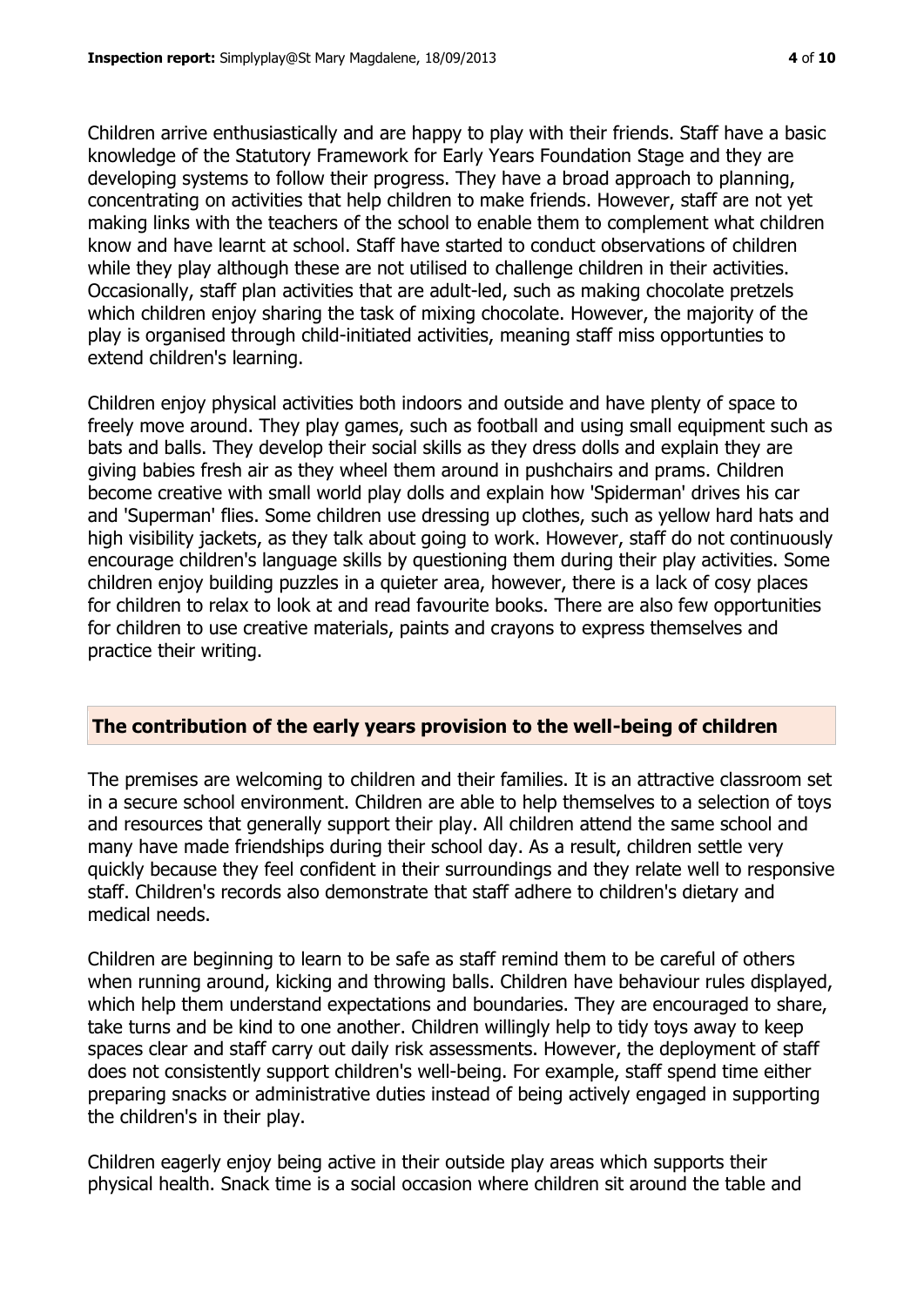chat to their friends. They enjoy their teatime pancakes together with a selection of fruit and they freely help themselves to fresh drinking water.

#### **The effectiveness of the leadership and management of the early years provision**

Staff and management have a sufficient understanding of their responsibilities in meeting the requirements of the Statutory Framework for the Early Years Foundation Stage. Appropriate recruitment and induction procedures are in place to provide the club with suitable staff. Staff have a satisfactory understanding of their responsibilities to protect children and know whom to contact if they have any concerns. A wide range of policies and procedures are in place, including appropriate records for recording any accidents or medication given. These are available to parents and inform them of the service provided, which helps the club to maintain an adequate provision for the children. Staff have a sufficient understanding of the responsibilities in meeting the learning and development requirements. For example, they have started to implement observations, assessments and planning to provide activities to meet the children's needs.

Staff are appropriately qualified and they have opportunities to attend courses to develop their knowledge and skills. For example, by attendance of a health and hygiene course as well as first aid. Procedures for managing staff are in place. They attend staff meetings and there is a system to conduct appraisals. These help to identify relevant training and development needs, which in turn help to improve staff's practice.

The manager and staff are in the process of identifying their strengths and weaknesses to improve outcomes for children. However, due to the sudden increase in the number of children who attend the manager has yet to organise the effective deployment of staff to benefit the children. In addition, they are not reflecting on their practice sufficiently to identify weaknesses and areas for improvement to enable them to meet children's needs well. They are also not yet involving parents and children in the evaluation process to make improvements.

Management and staff are aware of the role of other professionals in order to support appropriate interventions so that children receive the support they need. There are satisfactory links with the school that children attend and staff have met the teachers. However, staff do not ensure they know the learning and development stages of all the children who attend the club who are in the early years' age group. This means staff cannot fully complement the activities the children are learning at school, at the club, to increase their learning. Staff have sound relationships with parents. They are beginning to communicate with parents about their children's development and welfare needs. Parents generally comment favourably on the club and state that their children enjoy attending.

#### **The Childcare Register**

The requirements for the compulsory part of the Childcare Register are **Met**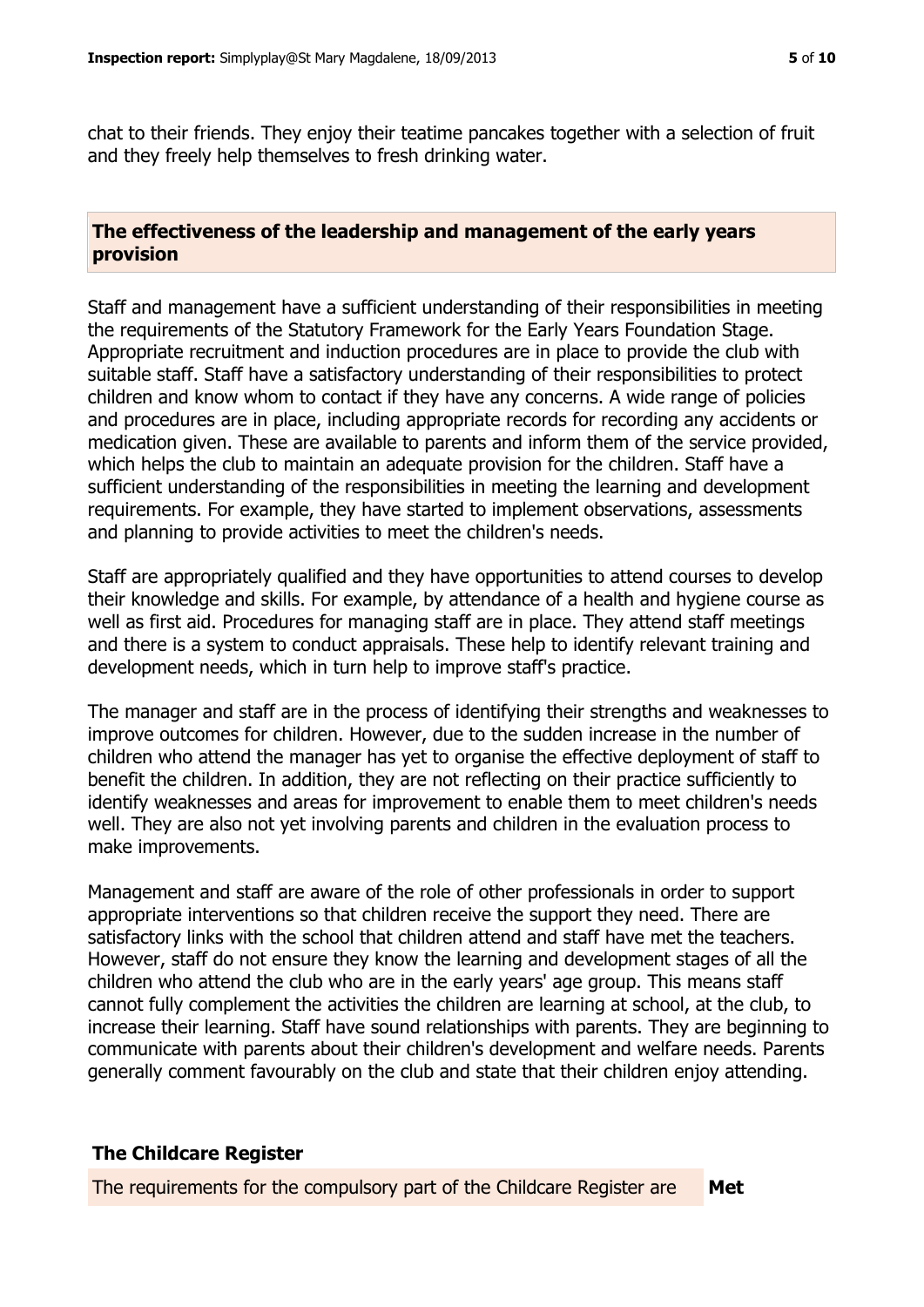The requirements for the voluntary part of the Childcare Register are **Met**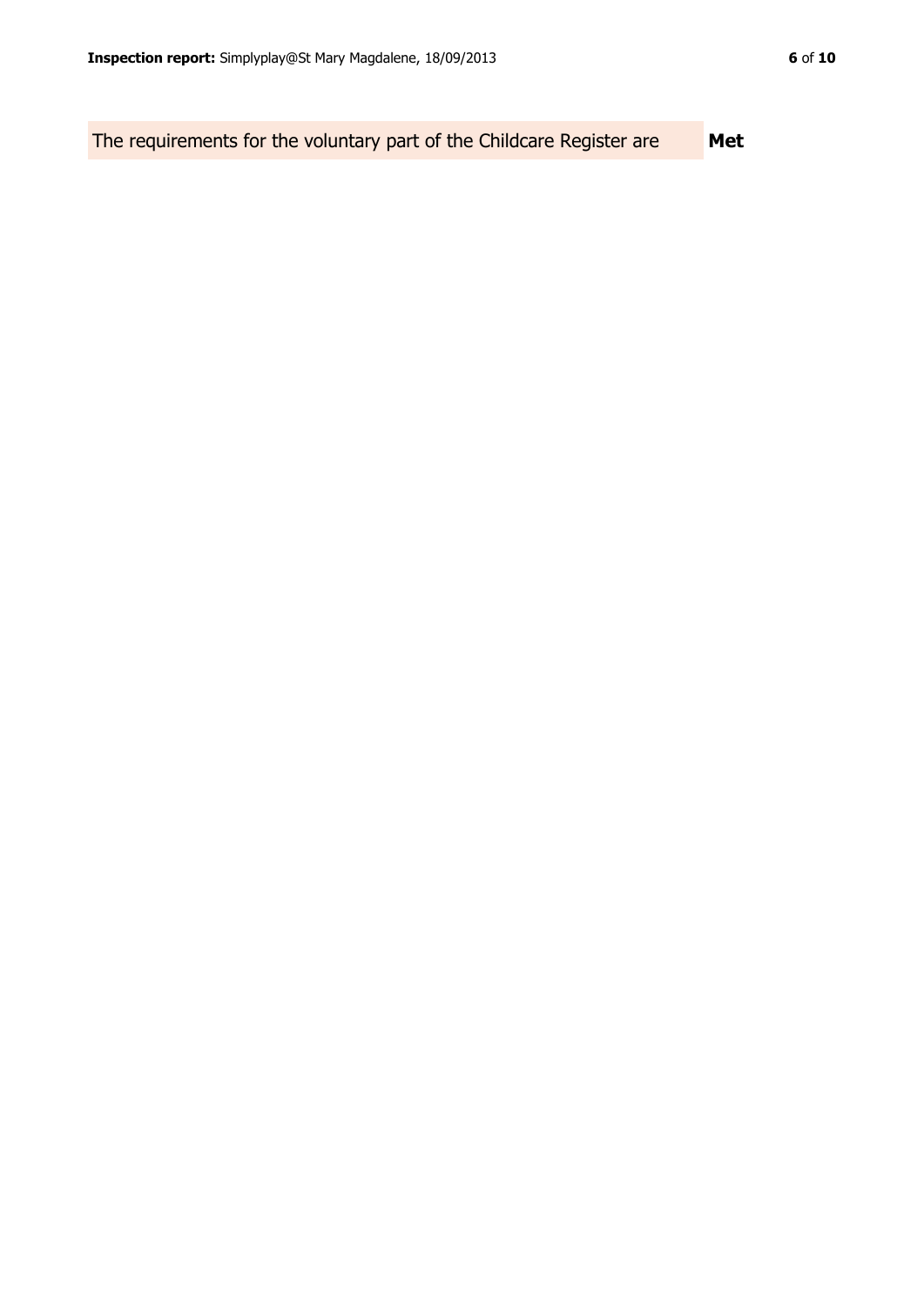# **What inspection judgements mean**

## **Registered early years provision**

| Grade   | <b>Judgement</b> | <b>Description</b>                                                                                                                                                                                                                                                                                                                                                                 |
|---------|------------------|------------------------------------------------------------------------------------------------------------------------------------------------------------------------------------------------------------------------------------------------------------------------------------------------------------------------------------------------------------------------------------|
| Grade 1 | Outstanding      | Outstanding provision is highly effective in meeting the needs<br>of all children exceptionally well. This ensures that children are<br>very well prepared for the next stage of their learning.                                                                                                                                                                                   |
| Grade 2 | Good             | Good provision is effective in delivering provision that meets<br>the needs of all children well. This ensures children are ready<br>for the next stage of their learning.                                                                                                                                                                                                         |
| Grade 3 | Satisfactory     | Satisfactory provision is performing less well than expectations<br>in one or more of the key areas. It requires improvement in<br>order to be good.                                                                                                                                                                                                                               |
| Grade 4 | Inadequate       | Provision that is inadequate requires significant improvement<br>and/or enforcement action. The provision is failing to give<br>children an acceptable standard of early years education and/or<br>is not meeting the safeguarding and welfare requirements of<br>the Early Years Foundation Stage. It will be inspected again<br>within 12 months of the date of this inspection. |
| Met     |                  | The provision has no children on roll. The inspection judgement<br>is that the provider continues to meet the requirements for<br>registration.                                                                                                                                                                                                                                    |
| Not met |                  | The provision has no children on roll. The inspection judgement<br>is that the provider does not meet the requirements for<br>registration.                                                                                                                                                                                                                                        |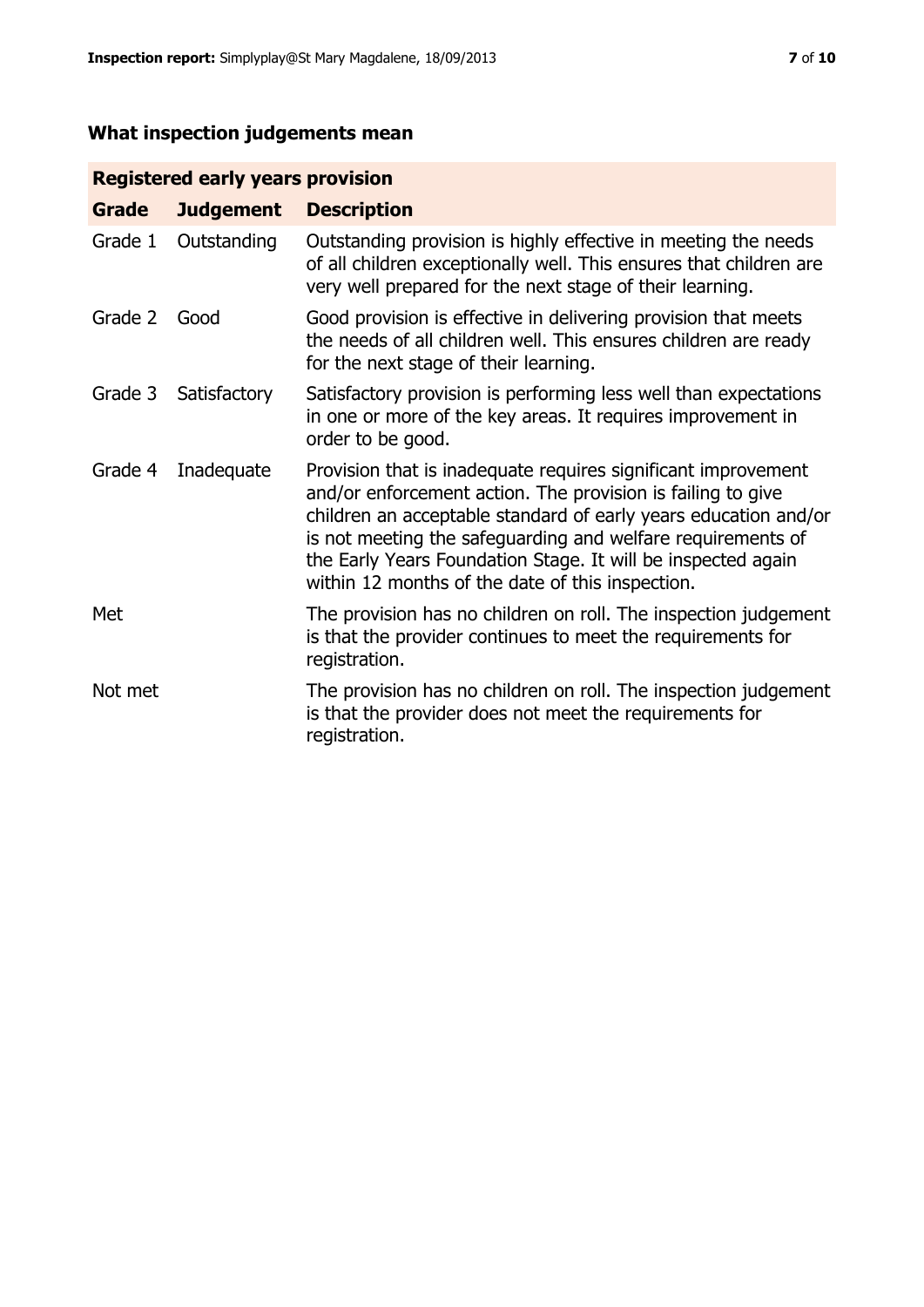#### **Inspection**

This inspection was carried out by Ofsted under sections 49 and 50 of the Childcare Act 2006 on the quality and standards of provision that is registered on the Early Years Register. The registered person must ensure that this provision complies with the statutory framework for children's learning, development and care, known as the Early Years Foundation Stage.

#### **Setting details**

| Unique reference number       | EY459764                 |
|-------------------------------|--------------------------|
| <b>Local authority</b>        | Greenwich                |
| <b>Inspection number</b>      | 905937                   |
| <b>Type of provision</b>      | Out of school provision  |
| <b>Registration category</b>  | Childcare - Non-Domestic |
| <b>Age range of children</b>  | $4 - 8$                  |
| <b>Total number of places</b> | 20                       |
| Number of children on roll    | 32                       |
| <b>Name of provider</b>       | MJS Simply-Play Ltd.     |
| Date of previous inspection   | not applicable           |
| <b>Telephone number</b>       | 07986953706              |

Any complaints about the inspection or the report should be made following the procedures set out in the guidance *'Complaints procedure: raising concerns and making complaints* about Ofsted', which is available from Ofsted's website: www.ofsted.gov.uk. If you would like Ofsted to send you a copy of the guidance, please telephone 0300 123 4234, or email enquiries@ofsted.gov.uk.

#### **Type of provision**

For the purposes of this inspection the following definitions apply:

Full-time provision is that which operates for more than three hours. These are usually known as nurseries, nursery schools and pre-schools and must deliver the Early Years Foundation Stage. They are registered on the Early Years Register and pay the higher fee for registration.

Sessional provision operates for more than two hours but does not exceed three hours in any one day. These are usually known as pre-schools, kindergartens or nursery schools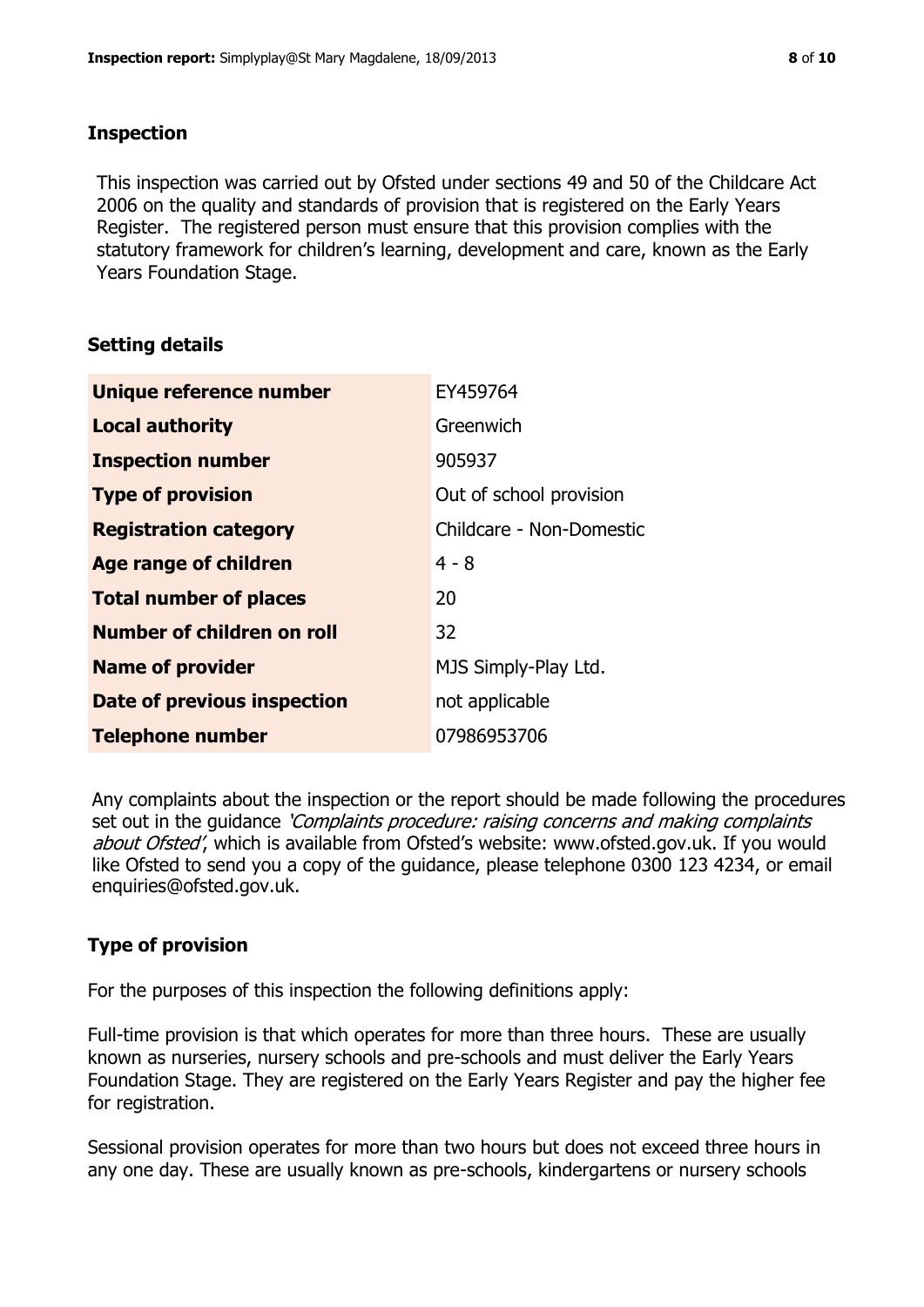and must deliver the Early Years Foundation Stage. They are registered on the Early Years Register and pay the lower fee for registration.

Childminders care for one or more children where individual children attend for a period of more than two hours in any one day. They operate from domestic premises, which are usually the childminder's own home. They are registered on the Early Years Register and must deliver the Early Years Foundation Stage.

Out of school provision may be sessional or full-time provision and is delivered before or after school and/or in the summer holidays. They are registered on the Early Years Register and must deliver the Early Years Foundation Stage. Where children receive their Early Years Foundation Stage in school these providers do not have to deliver the learning and development requirements in full but should complement the experiences children receive in school.